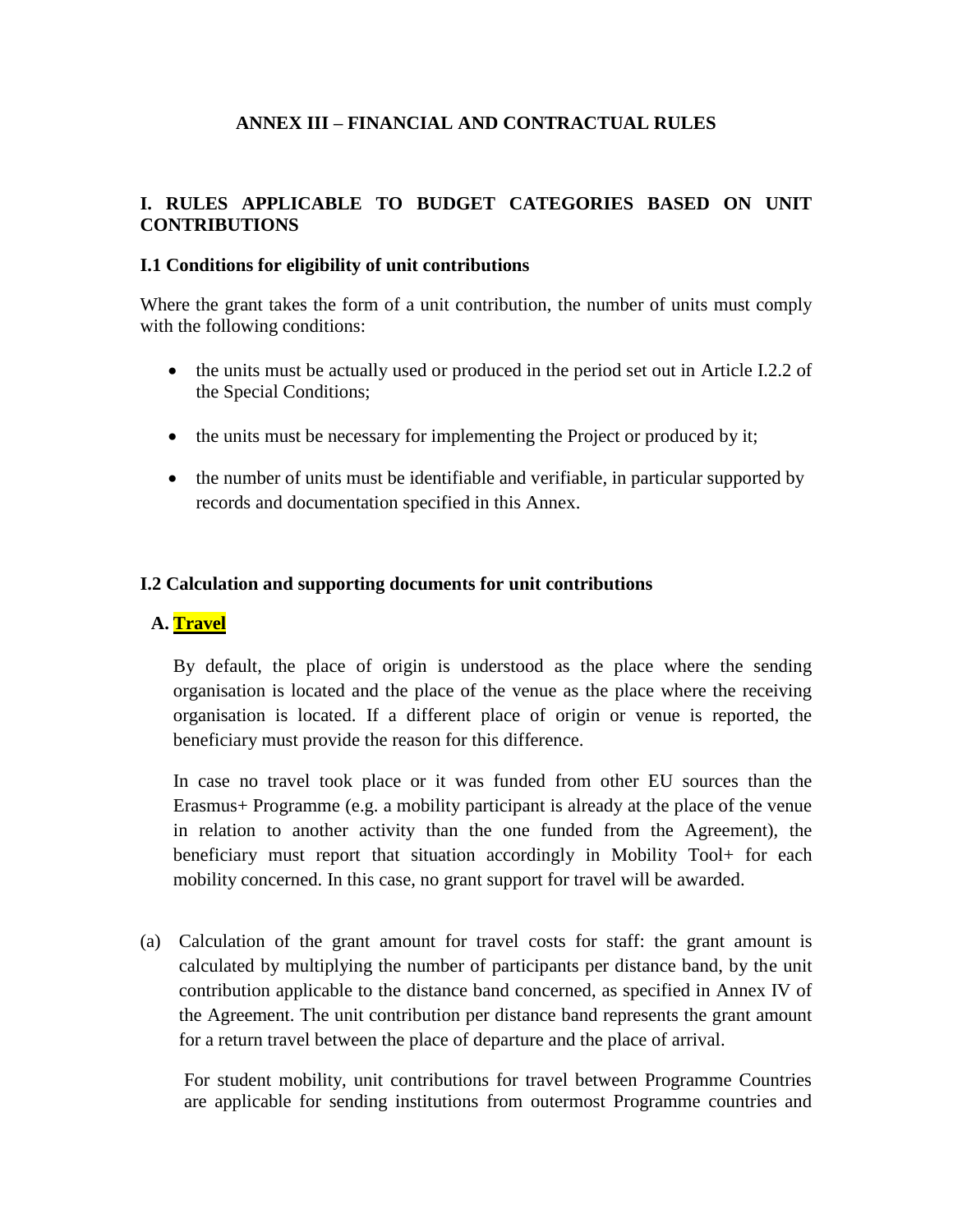regions (outermost regions, Cyprus, Iceland, Malta) and Overseas Countries and Territories.

For the establishment of the distance band applicable, the beneficiary must indicate the distance of a one-way travel using the on-line distance calculator available on the Commission's website at:

[http://ec.europa.eu/programmes/erasmus-plus/tools/distance\\_en.htm.](http://ec.europa.eu/programmes/erasmus-plus/tools/distance_en.htm)

The beneficiary will calculate in Mobility Tool+ the grant amounts for travel based on the applicable unit contribution rates.

- (b) Triggering event: the event that conditions the entitlement to the grant is that the participant has actually undertaken the activity.
- (c.1) Supporting documents for staff: For travel taking place between the sending organisation and the receiving organisation: proof of attendance of the activity abroad in the form of a declaration signed by the receiving organisation specifying the name of the participant, the purpose of the activity abroad, as well as its starting and end date.
- (c.2) Supporting documents for students: Documentary evidence issued by the receiving organisation and specifying:
	- the name of the student,
	- the start and end date of the mobility activity abroad in the following format:
		- Transcript of Records (or statement attached to it) in the case of mobility for studies
		- Traineeship Certificate (or statement attached to it) in the case of mobility for traineeships

## **B. Individual support**

(a.1) Calculation of the grant amount for students: the grant amount is calculated by multiplying the number of days/months per student by the unit contribution applicable per day/month for the receiving country concerned as specified in Annex IV of the Agreement. In the case of incomplete months for long-term mobilities, the grant amount is calculated by multiplying the number of days in the incomplete month by 1/30 of the unit contribution per month.

NA to adapt this clause depending on whether or not a provision for top-up is imposed by the NA/authorised to HEIs for participants from a disadvantaged background: In the case of higher education student mobility for traineeships, the student must receive a top-up for individual support. [NA to select if applicable: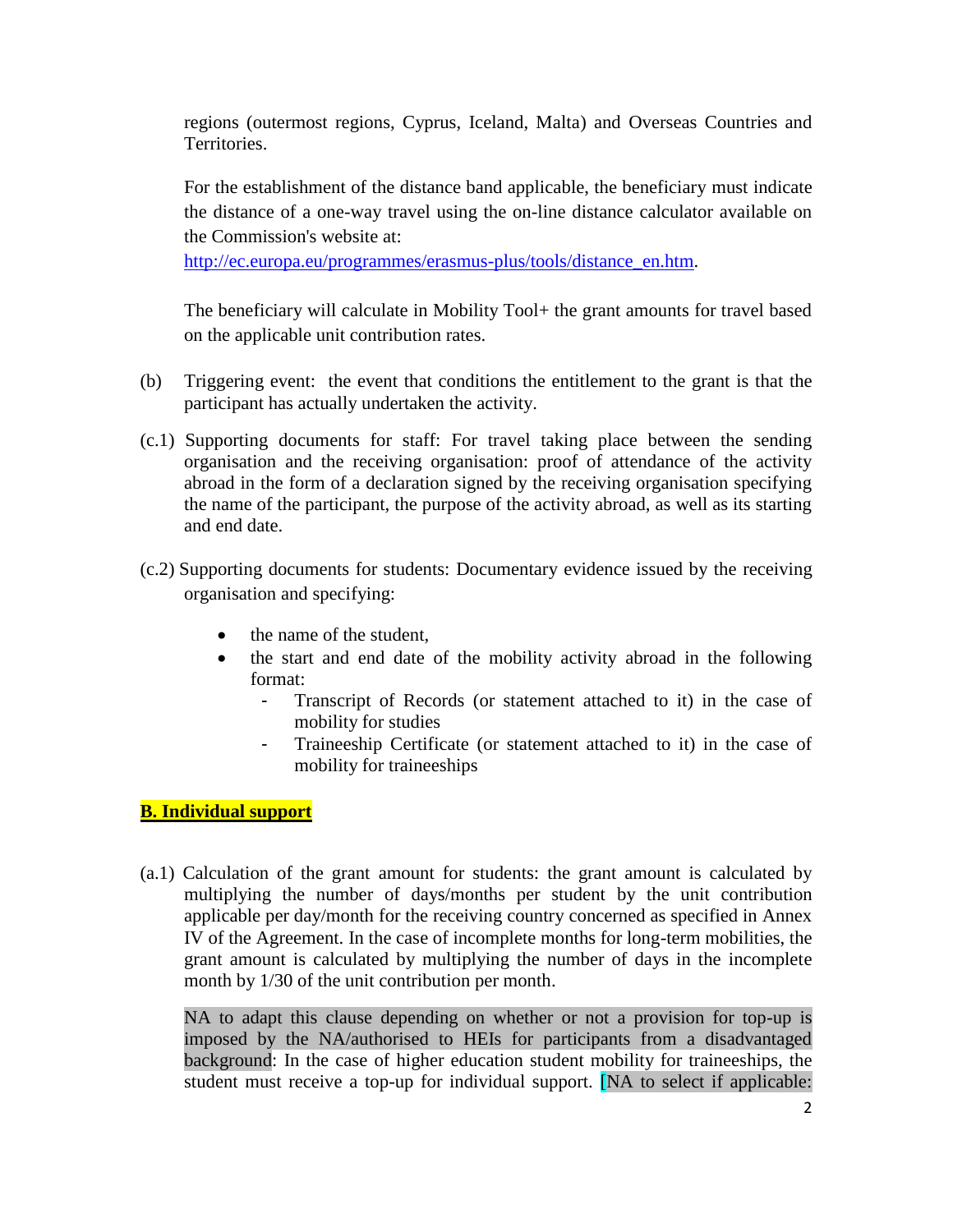Students from a disadvantaged background participating in mobility for studies must receive a top-up for individual support when they fulfil the eligibility criteria set at national level as specified [NA to complete link to website specifying national criteria: The two types of top-up are mutually exclusive.] [NA to select if they have set the level of traineeship top-up lower than the level of top-up for students from a disadvantaged background: However, students from a disadvantaged background participating in mobility for traineeships must receive the top-up for students from a disadvantaged background instead of the top-up for traineeships, in case the top-up for traineeships is lower.]

In the case of higher education student mobility, start and end dates will be counted as follows:

- The start date should be the first day that the student needs to be present at the receiving organisation (first course/first day at work/first day of welcoming event or language and intercultural courses).
- The end date should be the last day the student needs to be present at the receiving organisation (last day of the exam period/course/work/mandatory sitting period).
- (a.2) Calculation of the grant amount for staff: the grant amount is calculated by multiplying the number of days per participant by the unit contribution applicable per day for the receiving country concerned as specified in Annex IV of the Agreement.

One travel day before the activity and one travel day following the activity can be included for the calculation of individual support if relevant.

Changes in the period of stay for students and staff:

- If the expected period of stay is longer than the one indicated in the grant agreement, the beneficiary may:
	- Either amend the grant agreement during the mobility period abroad to take into account the longer duration, provided that the remaining grant amount allows it.
	- Or agree with the participant during the mobility period abroad that the additional number of days will be considered as a period of "zero-grant" (non-funded duration).
	- The grant amount cannot be increased after the mobility is finished.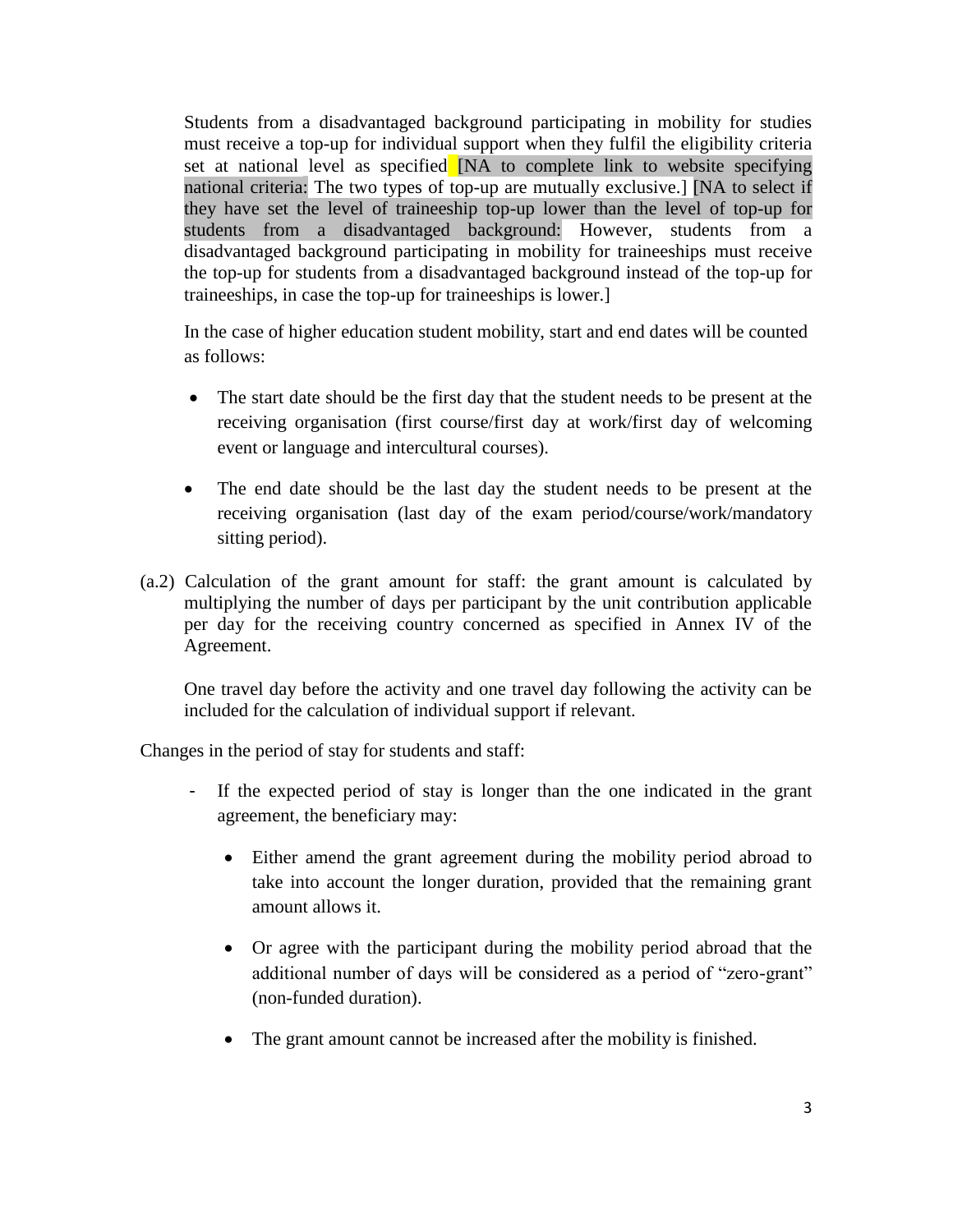- If the confirmed period of stay is longer than the one indicated in the grant agreement, the additional days are to be considered a period of "zero-grant".
- For student mobility: Without prejudice of the respect of the minimum eligible duration, if the confirmed period of stay is shorter than the one indicated in the grant agreement, the beneficiary will act as follows:
	- If the difference between the confirmed period and the one indicated in the grant agreement is more than 5 days, the beneficiary must update this in Mobility Tool+ by indicating the confirmed period (i.e. the start date and end dates notified in the Transcript of Records or Traineeship Certificate) and the grant will be recalculated.
	- On the contrary, if the difference is 5 days or less, the beneficiary must maintain in Mobility Tool+ the period indicated in the grant agreement (i.e. the grant is not recalculated).
- In case of an interruption during the stay, the period of interruption will not be counted when calculating the individual support grant.
- In case of termination by the participant of the agreement with the beneficiary due to "force majeure", the participant must be entitled to receive the amount of the grant corresponding at least to the actual duration of the mobility period. Any remaining funds must be refunded, except if agreed differently with the beneficiary.
- In case of suspension by the participant of the grant agreement with the beneficiary due to "force majeure", the participant must be allowed to continue the activities after the interruption, provided that the mobility end date does not exceed the final date of the mobility project. This should be reported in Mobility Tool+ as a single mobility with an interruption period.
- (b) Triggering event: the event that conditions the entitlement to the grant is that the participant has actually undertaken the activity abroad for the specified period.
- (c.1) Supporting documents for staff: proof of attendance of the activity abroad in the form of a declaration signed by the receiving organisation specifying the name of the participant, the purpose of the activity abroad, as well as its start and end date.
- (c.2) Supporting documents for students: Documentary evidence issued by the receiving organisation and specifying:
	- the name of the student,
	- the confirmed start and end date of the mobility activity abroad in the following format: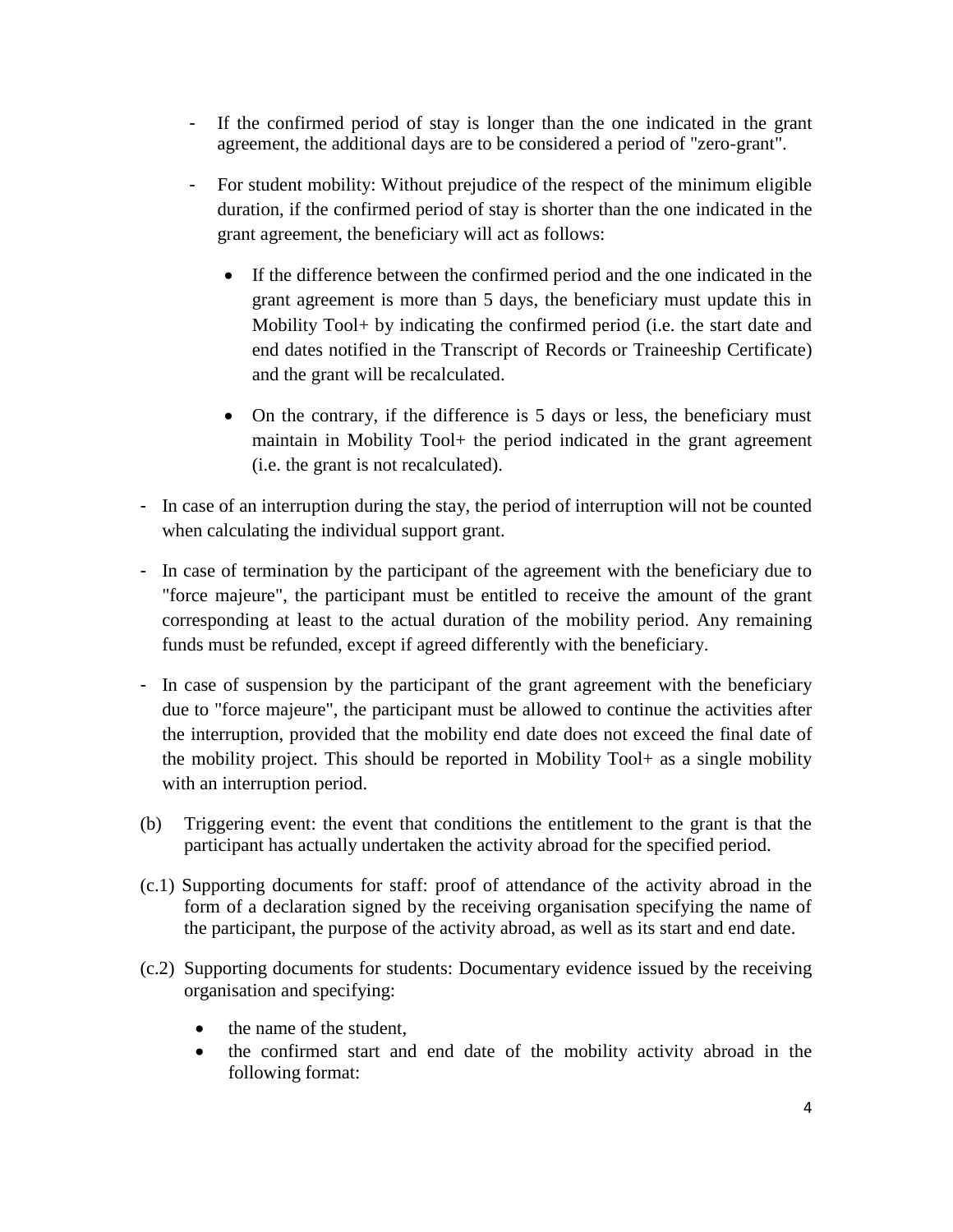- Transcript of Records (or statement (Certificate of Attendance) attached to it) in the case of mobility for studies.
- Traineeship Certificate (or statement (Certificate of Attendance) attached to it) in the case of mobility for traineeships.
- (d) Reporting:
	- Participants in the mobility activities must report on this activity via an on-line questionnaire providing their feedback in terms of factual information and their appreciation of the activity period abroad, as well as of its preparation and follow-up. Participants who fail to submit the report may be required to partially or fully reimburse the financial contribution received from Erasmus+ EU funds.

### **C. Organisational support**

- (a) Calculation of the grant amount: the grant amount is calculated by multiplying the total number of participations in mobility activities (i.e. regardless of whether the same participant will have undertaken one or more mobilities) by the unit contribution applicable as specified in Annex IV of the Agreement. The total number of participations considered for the calculation of organisational support includes all students and staff undertaking outbound mobility, including those with a zero-grant from Erasmus+ EU funds for their entire mobility period, as well as invited staff from enterprises undertaking inbound mobility. The total number of persons considered for organisational support excludes persons accompanying participants at their activity abroad.
- (b) Triggering event: the event that conditions the entitlement to the grant is that the participant has actually undertaken the activity abroad.
- (c) Supporting documents: proof of attendance of the activity abroad as specified for "individual support" above.
- (d) Reporting:
	- There is a margin of tolerance of 10%, meaning that if the total number of student and staff mobilities is less than 10% lower than the number of mobilities specified in Annex II of the Agreement, the organisational support grant must not be reduced.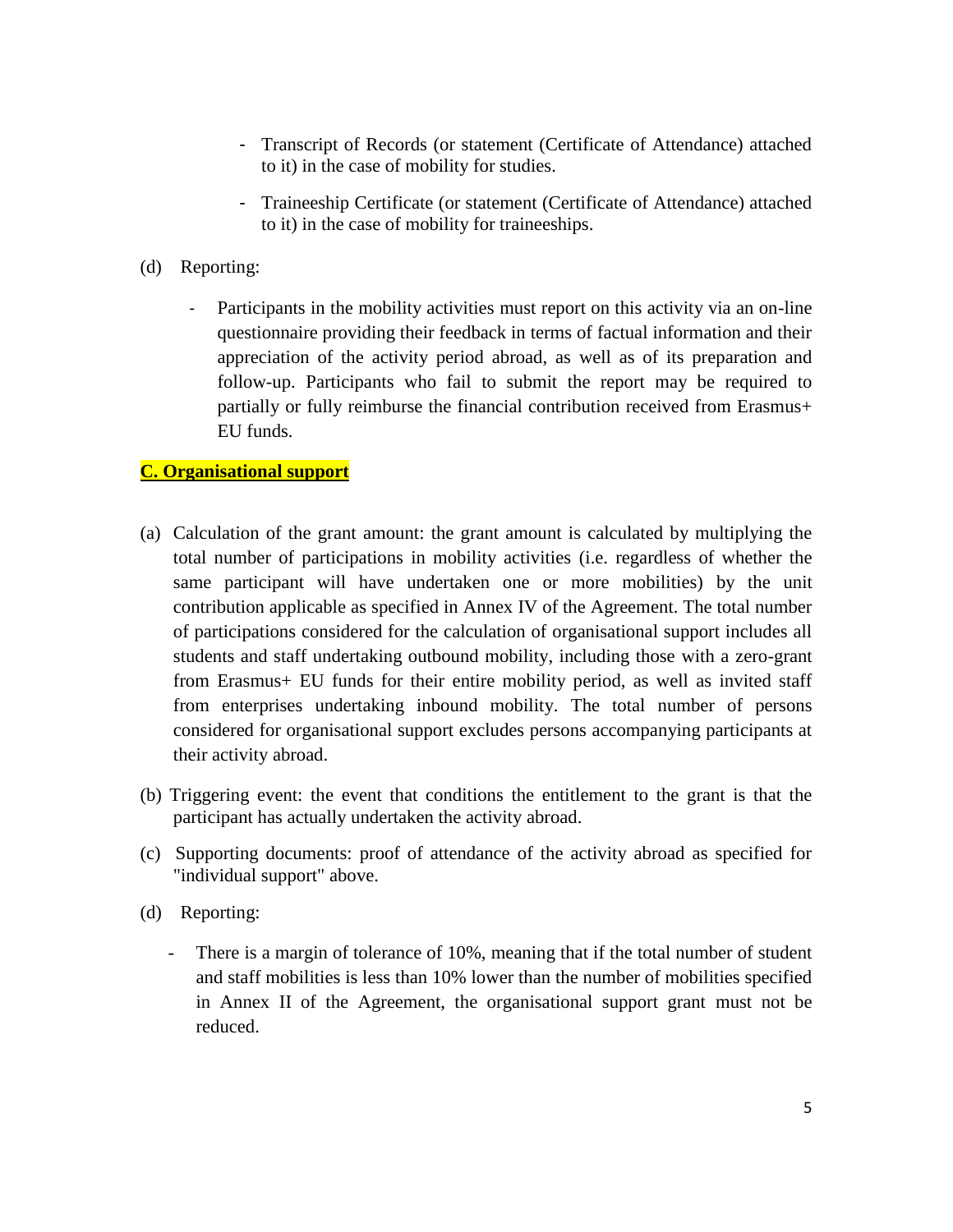- At final report stage, if the number of mobilities implemented is higher than the number specified in Annex II, the grant amount for organisational support will be limited to the maximum amount specified in Annex II.

### **D. Online Linguistic Support (OLS)**

**[***Only applicable for mobilities for which the main language of instruction or work is Bulgarian, Croatian, Czech, Danish, Dutch, English, Estonian, Finnish, French, German, Greek, Hungarian, Italian, Latvian, Lithuanian, Polish, Portuguese, Romanian, Slovak, Slovenian, Spanish or Swedish (or additional languages once they become available in the Online Linguistic Support (OLS) tool), with the exception of native speakers]*

#### *OLS language assessments*

- Language assessment licenses are provided for participants undertaking a mobility period abroad for a minimum period of two months.
- The licences must be distributed to the participants from the sending institution. The beneficiary must ensure the uptake of the licences and make every effort to ensure that all the allocated licences are used by the selected participants.
- The beneficiary must distribute the language assessment licences to participants after their selection for the mobility activity.
- The beneficiary must ensure that mobility participants take the first OLS language assessment before their mobility period and the second OLS language assessment at the end of their mobility period. The completion of the online language assessment before departure is a pre-requisite for the mobility, except in duly justified cases.
- The beneficiary will be notified of the assessment results by the service provider.

### *OLS language courses*

- Participants must have taken an OLS assessment before they can be awarded a licence to follow an OLS language course. Licences for OLS language courses must be awarded to all participants willing to follow the course and according to the participant's linguistic needs.
- Licences must be distributed among the participants from the sending institution according to their needs. All participants having taken the language assessment have the opportunity to follow a language course, unless the language in question is Irish Gaelic or Maltese.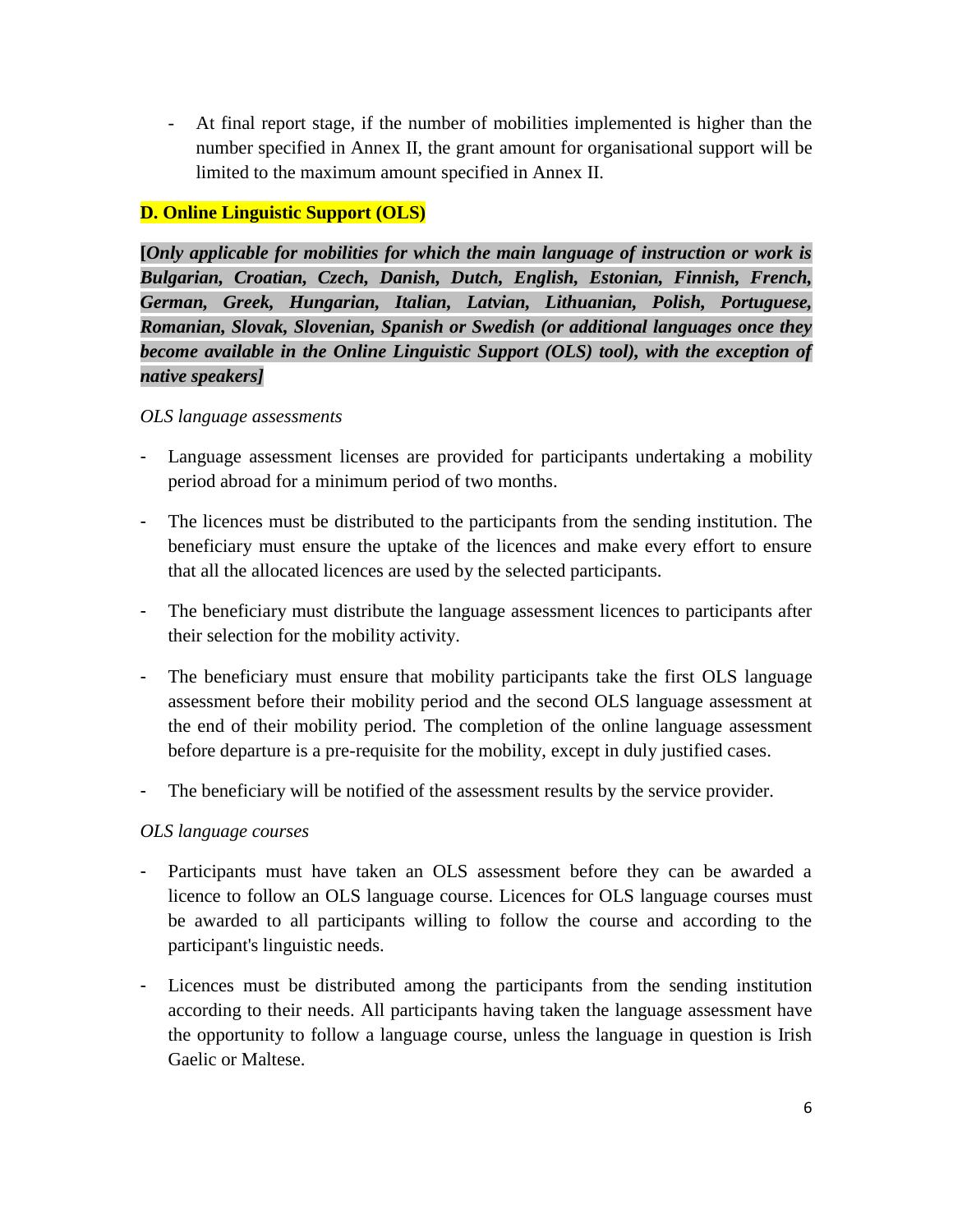- Mobility participants with a level of B2 or higher at the first language assessment in their main language of instruction, work or volunteering have the opportunity to follow an OLS language course either in that language or in the local language of the country, provided it is available in the OLS. It is up to the sending institution or the beneficiary to indicate this choice in the OLS.
- OLS language course licences must be used in the period between the OLS first and second language assessments, before and during the mobility activity of the participants concerned.
- The beneficiary must monitor the use of licences on the basis of the information provided by the service provider.
- The beneficiary must make every effort to ensure that all the allocated licences are actively used by the selected participants.

### *All licences*

- Mobility participants commit themselves by signing the individual mobility grant agreement to complete both OLS language assessments (before and at the end of the mobility period) and to follow the OLS language course, if awarded.
- The beneficiary must act in line with the guidelines for the use of the OLS provided by the service provider.
- The beneficiary must report on the number of used language assessment and language course licences in the interim and final beneficiary report.
- In case of unused or non-allocated licences at the time of interim and final beneficiary report, the NA may decide to take this into account for the allocation of the number of licences awarded to the beneficiary in the subsequent call year.

# **II. RULES APPLICABLE FOR THE BUDGET CATEGORIES BASED ON REIMBURSEMENT OF ACTUAL INCURRED COSTS**

### **II.1. Conditions for the reimbursement of actual costs**

Where the grant takes the form of a reimbursement of actual costs, the following conditions must apply:

- (a) they are incurred by the beneficiary;
- (b) they are incurred in the period set out in Article I.2.2.;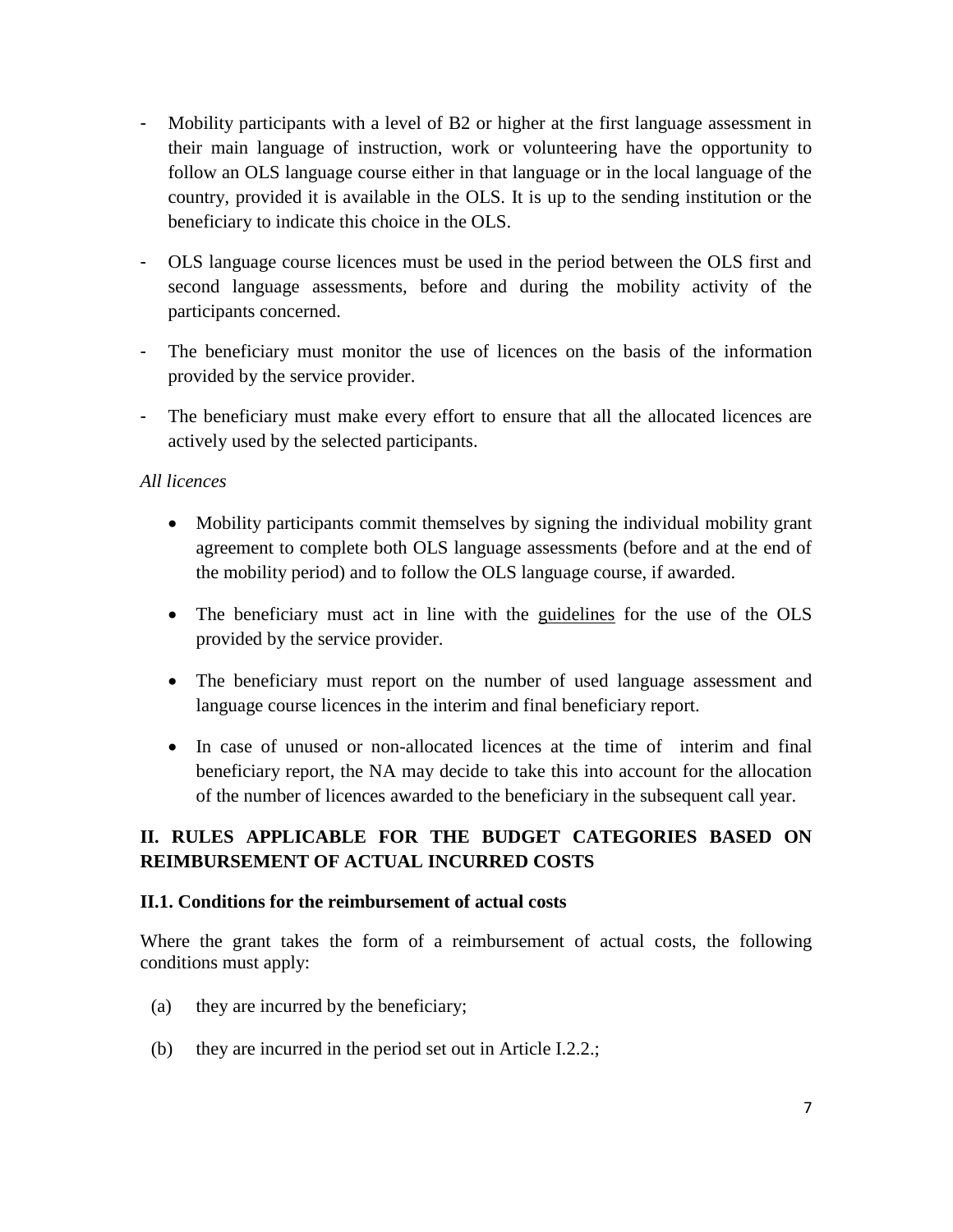- (c) they are indicated in the estimated budget set out in Annex II or eligible following budget transfers in accordance with Article I.3.3;
- (d) they are incurred in connection with the Project as described in Annex II and are necessary for its implementation;
- (e) they are identifiable and verifiable, in particular are recorded in the beneficiary's accounting records and determined according to the applicable accounting standards of the country where the beneficiary is established and with the beneficiary's usual cost accounting practices;
- (f) they comply with the requirements of applicable tax and social legislation;
- (g) they are reasonable, justified, and comply with the principle of sound financial management, in particular regarding economy and efficiency;
- (h) they are not covered by a unit contribution as specified in Section I of this Annex.

#### **II.2. Calculation of actual cost**

#### **A. Special needs support**

- (a) Calculation of the grant amount: the grant is a reimbursement of up to 100% of the eligible costs actually incurred.
- (b) Eligible costs: costs directly related to participants with special needs and accompanying persons (including costs related to travel and subsistence, if justified and as long as a unit contribution for these participants is not requested through budget categories "travel" and "individual support") and that are additional to costs supported by a unit contribution as specified in Section I of this Annex.

Funds for special needs support, once the participants have been selected, may be made available in two ways. The beneficiary may either submit a funding request to the NA or do a budget transfer according to article I.3.3.

- (c) Supporting documents: invoices of the actual costs incurred, specifying the name and address of the body issuing the invoice, the amount and currency, and the date of the invoice.
- (d) Reporting:
	- The beneficiary must report in Mobility Tool+ whether additional grant support for special needs support was used for any of the participants with special needs.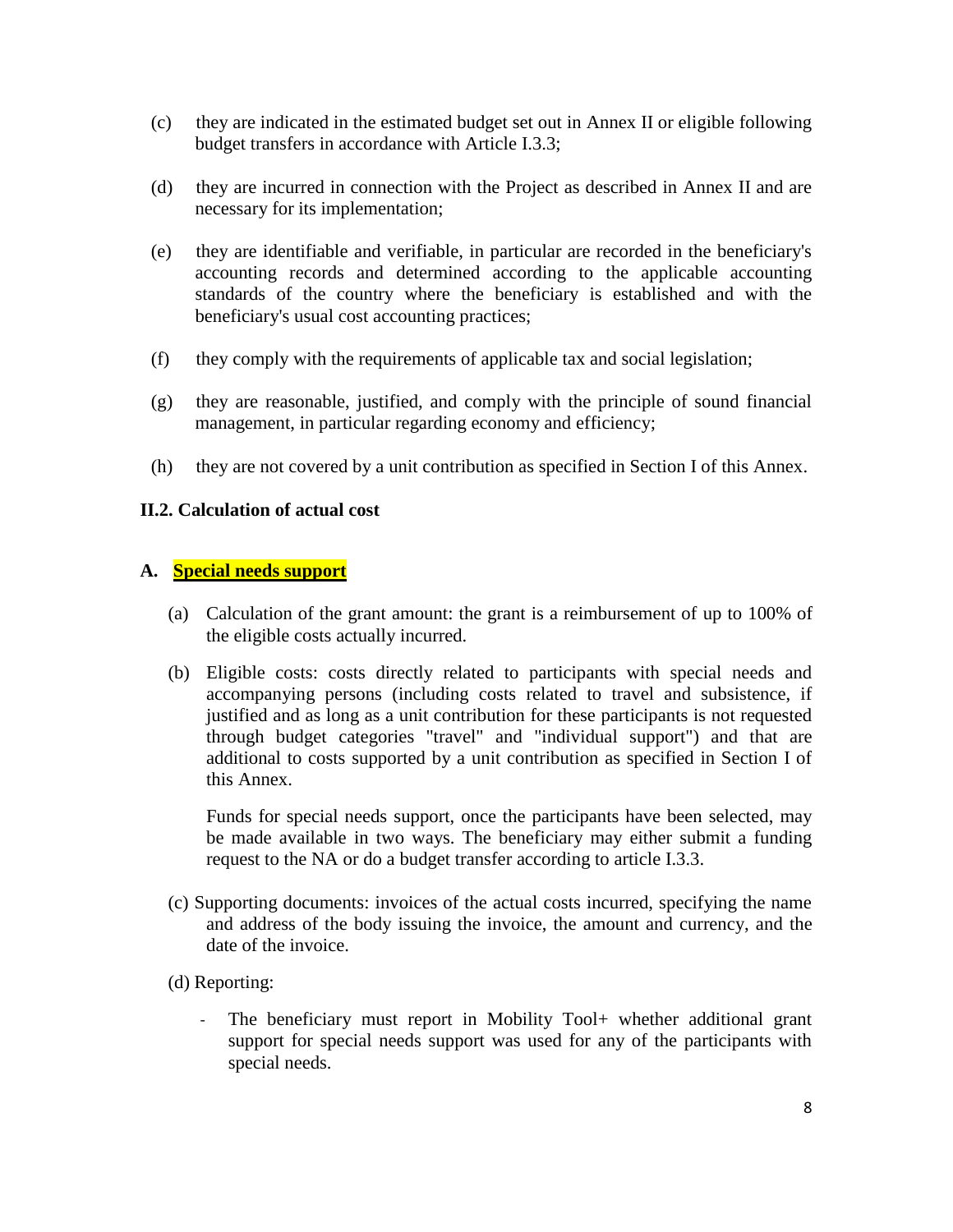- In such case, the beneficiary must report in Mobility Tool+ the type of additional expenses as well as the real amount of related additional costs incurred.

### **B. Exceptional costs**

- (a) Calculation of the grant amount: the grant is a reimbursement of 75% of the eligible costs actually incurred for the financial guarantee, and of 80% of the eligible costs for expensive travel costs of eligible participants.
- (b) Eligible costs:
	- Costs relating to a pre-financing guarantee lodged by the beneficiary where such guarantee is required by the NA, as specified in Article I.4.2 of the Agreement.
	- Costs of travel in the most economical but also effective way for eligible participants for which the standard funding rule does not cover at least 70% of the eligible costs. This funding can only be awarded to students and to staff if they are eligible for the standard travel grant as specified in Article I.2.A. The exceptional costs for expensive travel replace the standard travel grant.
	- Funds for exceptional costs support for the financial guarantee or for expensive travel costs, once the participants have been selected, may be made available in two ways. The beneficiary may either submit a funding request to the NA or do a budget transfer according to article I.3.3.
- (c) Supporting documents:
	- proof of the cost the financial guarantee issued by the body providing the guarantee to the beneficiary, specifying the name and address of the body issuing the financial guarantee, the amount and currency of the cost of the guarantee, and providing the date and signature of the legal representative of the body issuing the guarantee.
	- In the case of travel costs: proof of payment of the related costs on the basis of invoices specifying the name and address of the body issuing the invoice, the amount and currency, the date of the invoice and the travel route.
- (d) Reporting:
	- The beneficiary must report in Mobility Tool+ whether exceptional costs were incurred;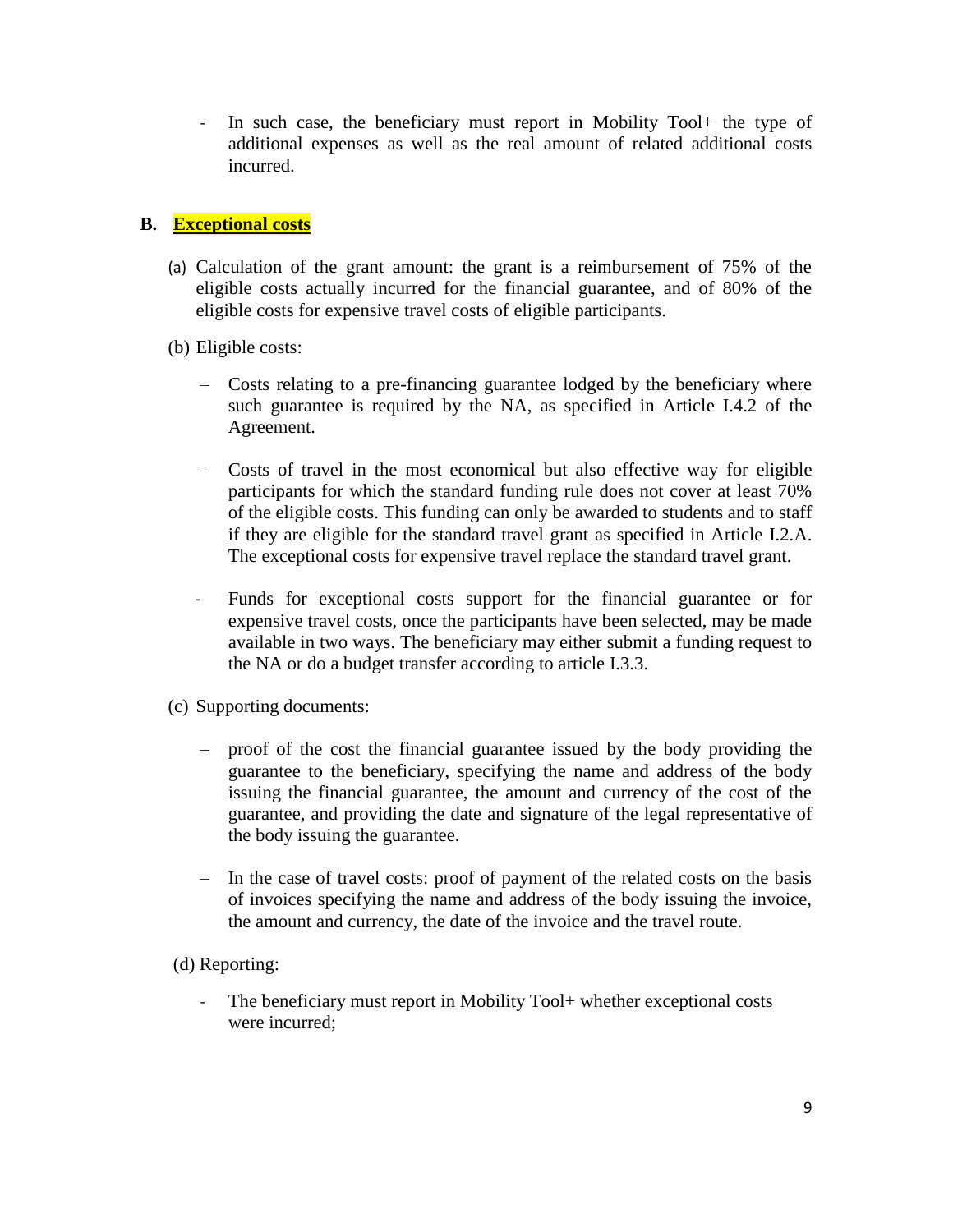- In such case, the beneficiary must report in Mobility Tool+ the type of additional expenses as well as the real amount of related costs incurred.

### **III. CONDITIONS OF ELIGIBILITY OF PROJECT ACTIVITIES**

- a) The beneficiary must ensure that the activities of the project for which grant support was awarded are eligible in accordance with the rules set out in the Erasmus+ Programme Guide for each Key Action and each field.
- b) Activities undertaken that are not compliant with the rules set out in the Erasmus+ Programme Guide as complemented by the rules set out in this Annex must be declared ineligible by the NA and the grant amounts corresponding to the activities concerned must be reimbursed in full. The reimbursement must cover all budget categories for which a grant was awarded in relation to the activity that is declared ineligible.
- c) The eligible minimum duration of mobility activities specified in the Programme Guide is the minimum duration of the activity excluding time for travel.

# **IV. RULES AND CONDITIONS FOR GRANT REDUCTION FOR POOR, PARTIAL OR LATE IMPLEMENTATION**

- Poor, partial or late implementation of the Project may be established by the NA on the basis of the final report submitted by the beneficiary (including reports from individual participants taking part in the mobility activities).
- The NA may consider also information received from any other relevant source, proving that the Project is not implemented in accordance with the contractual provisions. Other sources of information may include monitoring visits, desk checks or on the spot checks undertaken by the NA.
- The final report will be assessed on the basis of quality criteria and scored on a total of maximum 100 points. If the final report scores below 50 points in total, the NA may reduce the final grant amount for organisational support on the basis of poor, partial or late implementation of the action even if all activities reported were eligible and actually took place.
- In the case of accredited organisations, if the NA considers that the implementation of the Project does not respect the quality commitment undertaken by the beneficiary, the NA may in addition or alternatively require the beneficiary to develop and implement an action plan within an agreed timeframe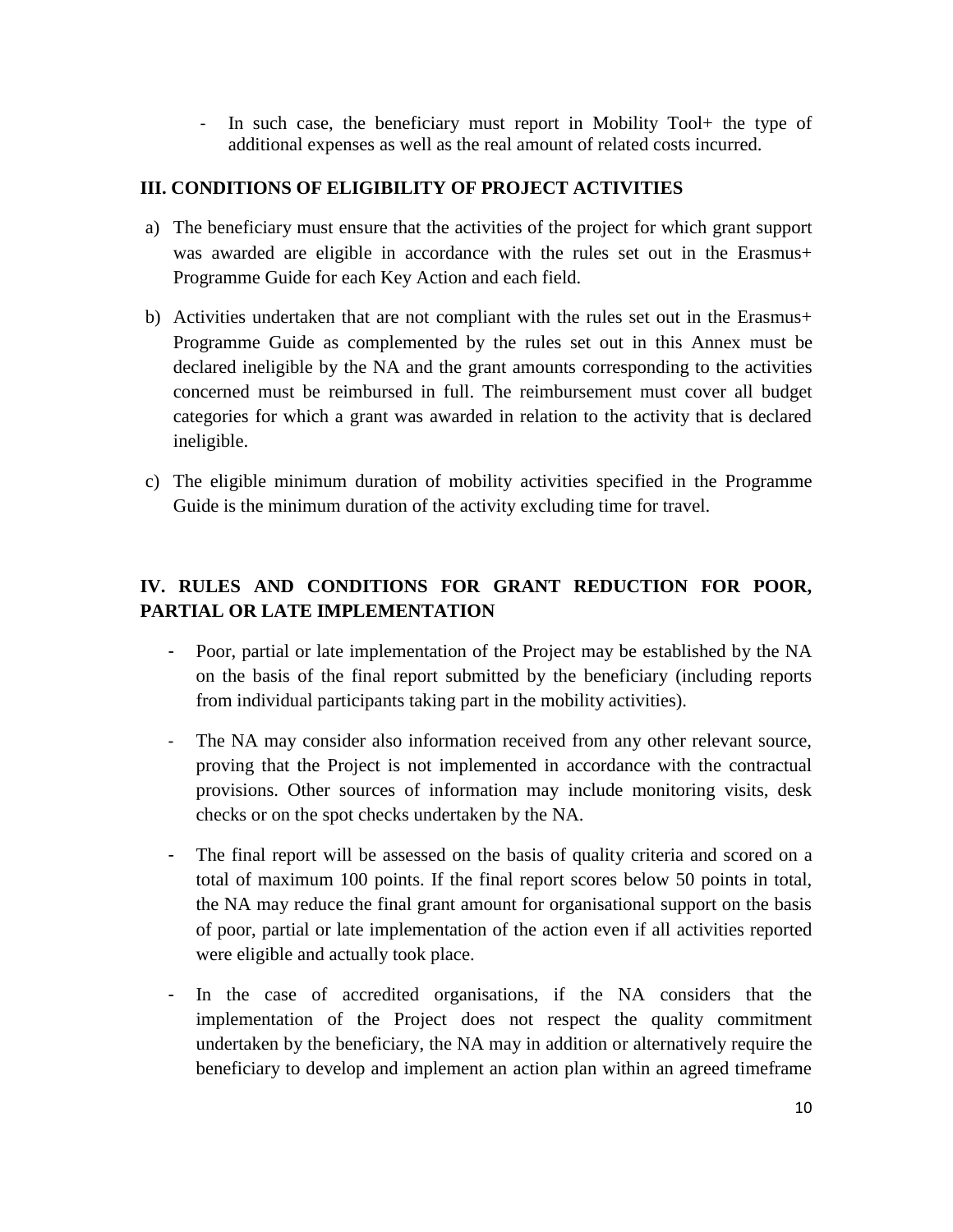to ensure respect of the applicable requirements. If the beneficiary does not implement the action plan in a satisfactory manner by the due date, the NA may recommend to the European Commission to withdraw the Erasmus Charter for Higher Education of the beneficiary.

- The final report will be assessed in conjunction with the reports from the mobility participants, using a common set of quality criteria focusing on:

### [For non-accredited organisations

- The extent to which the action was implemented in line with the approved grant application
- The quality of the learning outcomes and impact on participants
- The impact on the participating organisations
- The quality of the practical arrangements provided in support of the mobility, in terms of preparation, monitoring and support to participants during their mobility activity
- The quality arrangements for the recognition/validation of the learning outcomes of participants

### [For accredited organisations:

- The extent to which the action was implemented in line with the grant agreement.
- The extent to which the action was implemented in respect of the quality and compliance requirements set out in the Erasmus Charter for Higher Education.
- The extent to which the grant amounts due to mobility participants were transferred to them in accordance with the contractual provisions set out in the agreement between the beneficiary and the participant following the templates provided in Annex V of the Agreement.]
- A grant reduction based on poor, partial or late implementation may be applied to the final amount of eligible expenses for organisational support and may be of:
	- 25% if the final report scores at least 40 points and below 50 points;
	- 50% if the final report scores at least 25 points and below 40 points;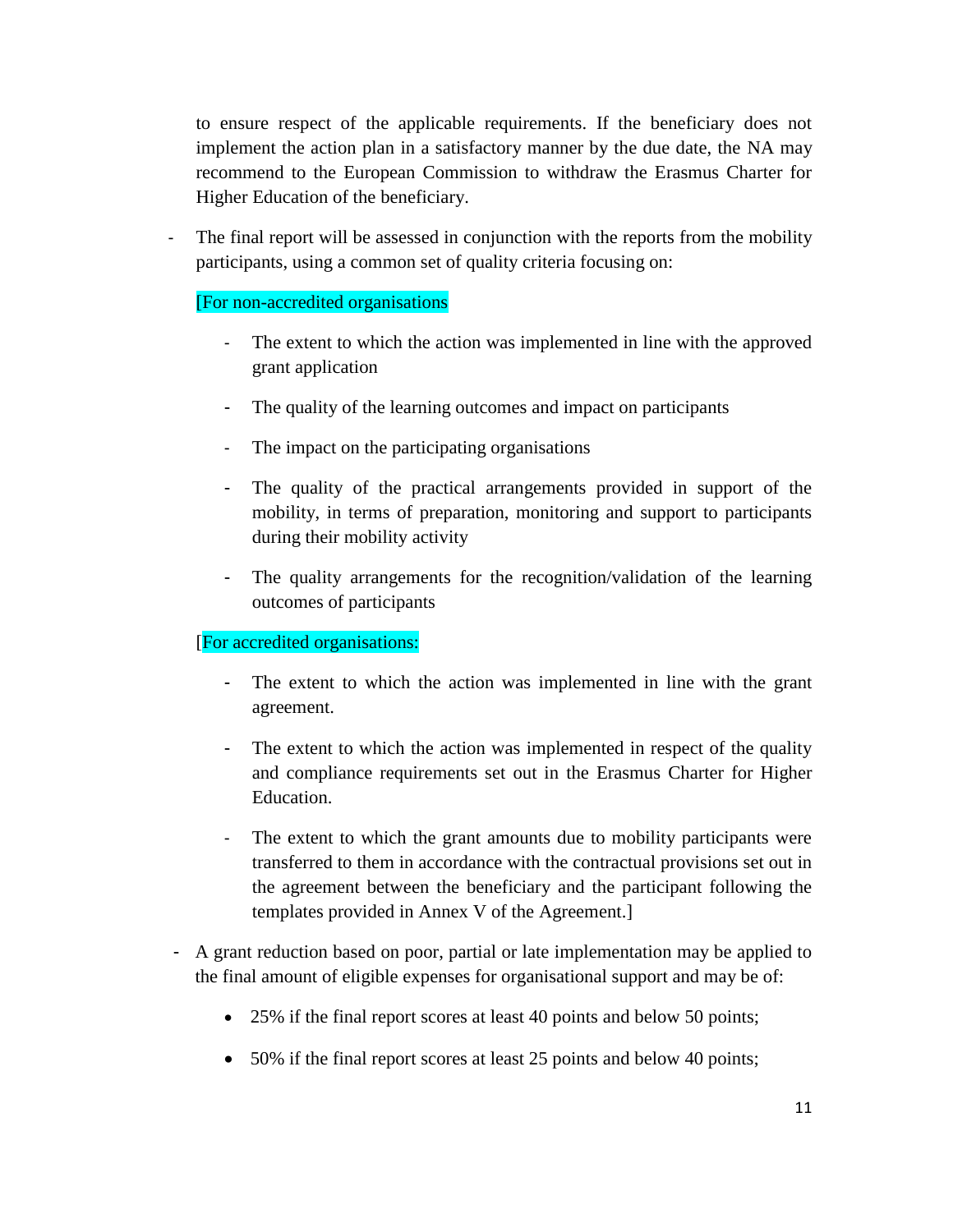75% if the final report scores below 25 points.

## **V. GRANT MODIFICATIONS**

### (a) Grant modification due to redistribution of funds or additional funds being available

• In the framework of redistribution of funds in higher education mobility between Programme Countries, where all beneficiaries are identified, or in the event of additional funds becoming available to the NA for (re)allocation to beneficiary institutions, the total maximum grant amount indicated in Article I.3.1 may be increased provided that the interim report shows a higher number or longer duration of outbound mobility activities (including invited staff from enterprises when applicable) than awarded. The criteria according to which the additional funds may be provided are the following: [NA to specify the criteria that will be used for redistribution].

### (b) Grant increase for special needs support and exceptional costs

- As there is no provision for requesting special needs support or exceptional costs at application stage in the field of higher education, the beneficiary may apply for additional grant support once the participants have been selected. Such special needs support may be provided by the NA for participants whose individual physical, mental or health-related situation is such that his/her participation in the mobility activity would not be possible without extra financial support or in the case of exceptional costs as specified under Article II.2.B.
- (c) Contractual modifications
	- In accordance with Article II.13 of Annex I of the Agreement, any modification of the grant as set out in Sections V (a) and (b) above will take the form of an amendment to the Agreement.

# **VI. CHECKS OF GRANT BENEFICIARY AND PROVISION OF SUPPORTING DOCUMENTS**

In accordance with Article II.27 of the Annex I of the Agreement, the beneficiary may be subject to checks and audits in relation to the Agreement. Checks and audits aim at verifying whether the beneficiary managed the grant in respect of the rules set out in the Agreement, in order to establish the final grant amount to which the beneficiary is entitled.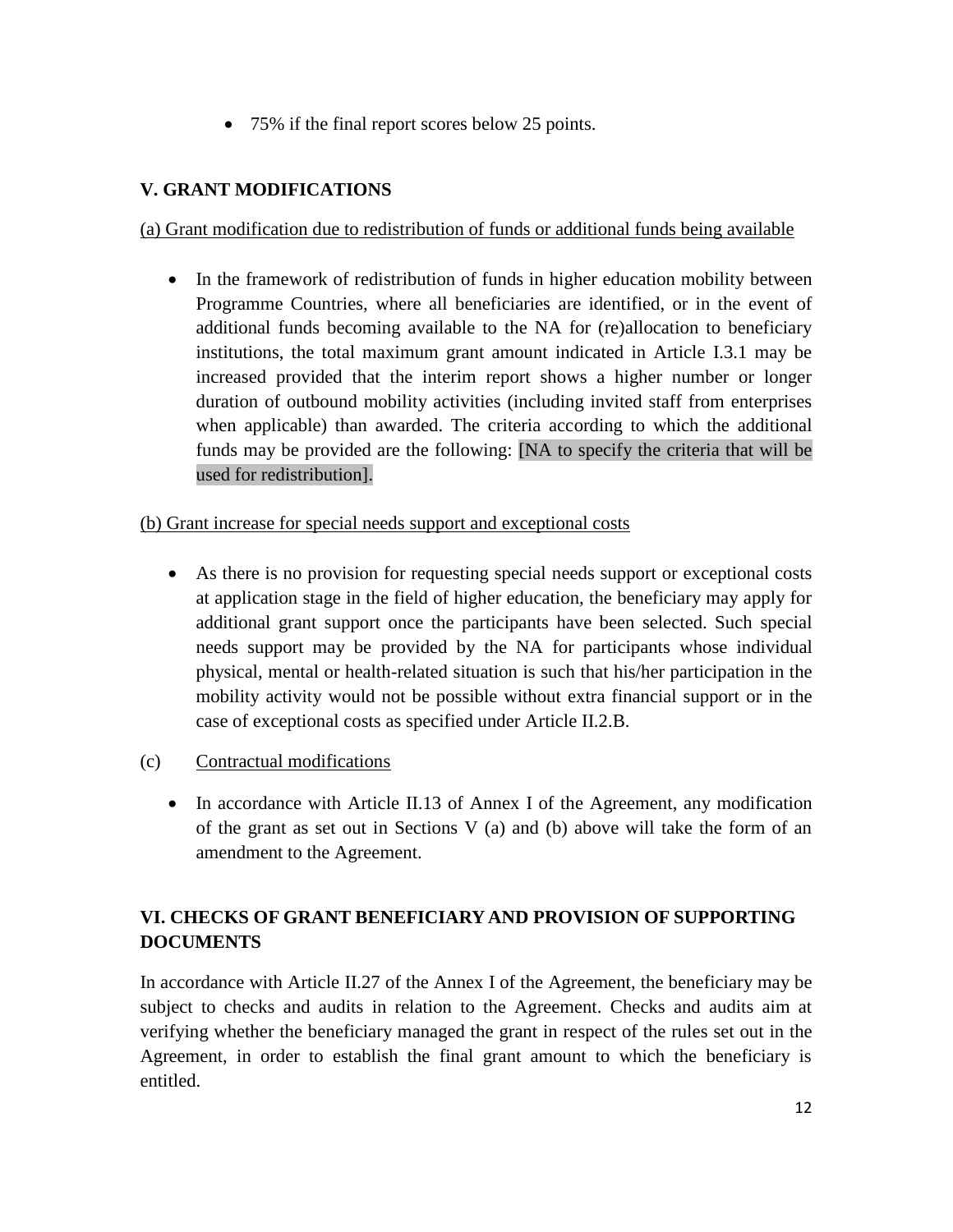A final report check must be performed for all projects. In addition, the project may be subject to further desk check or on-the-spot check if the project Agreement is included in the NA sample required by the European Commission or if the NA has selected it for a targeted check based on its risk assessment.

For final report check and desk check, the beneficiary must supply to the NA copies of supporting documents specified in the section I.2, unless the NA makes a request for originals to be delivered. The NA must return original supporting documents to the beneficiary upon its analysis thereof. If the beneficiary is legally not authorised to send original documents for final report or desk checks, the beneficiary concerned may send a copy of the supporting documents instead.

The beneficiary may be requested by the NA to provide for any type of check, additional supporting documents or evidence that are typically required for another type of check, as specified in article II.27 of the General Conditions.

The different checks must include the following:

## **a) Final report check**

The final report check is undertaken at final report stage at the NA premises in order to establish the final grant amount to which the beneficiary is entitled.

The beneficiary must submit to the National Agency a final report through Mobility Tool+ which will include the following information on grant expenditure:

- Unit contributions consumed for budget categories:
	- Travel
	- Individual support
	- Organisational support
	- Linguistic support
- Actual costs incurred for budget category:
	- Special needs support
- Actual costs incurred and supporting documents specified in Section II of this Annex for budget category:
	- Exceptional costs

### **b) Desk check**

Desk check is an in-depth check of supporting documents at the NA premises that may be conducted at or after the final report stage.